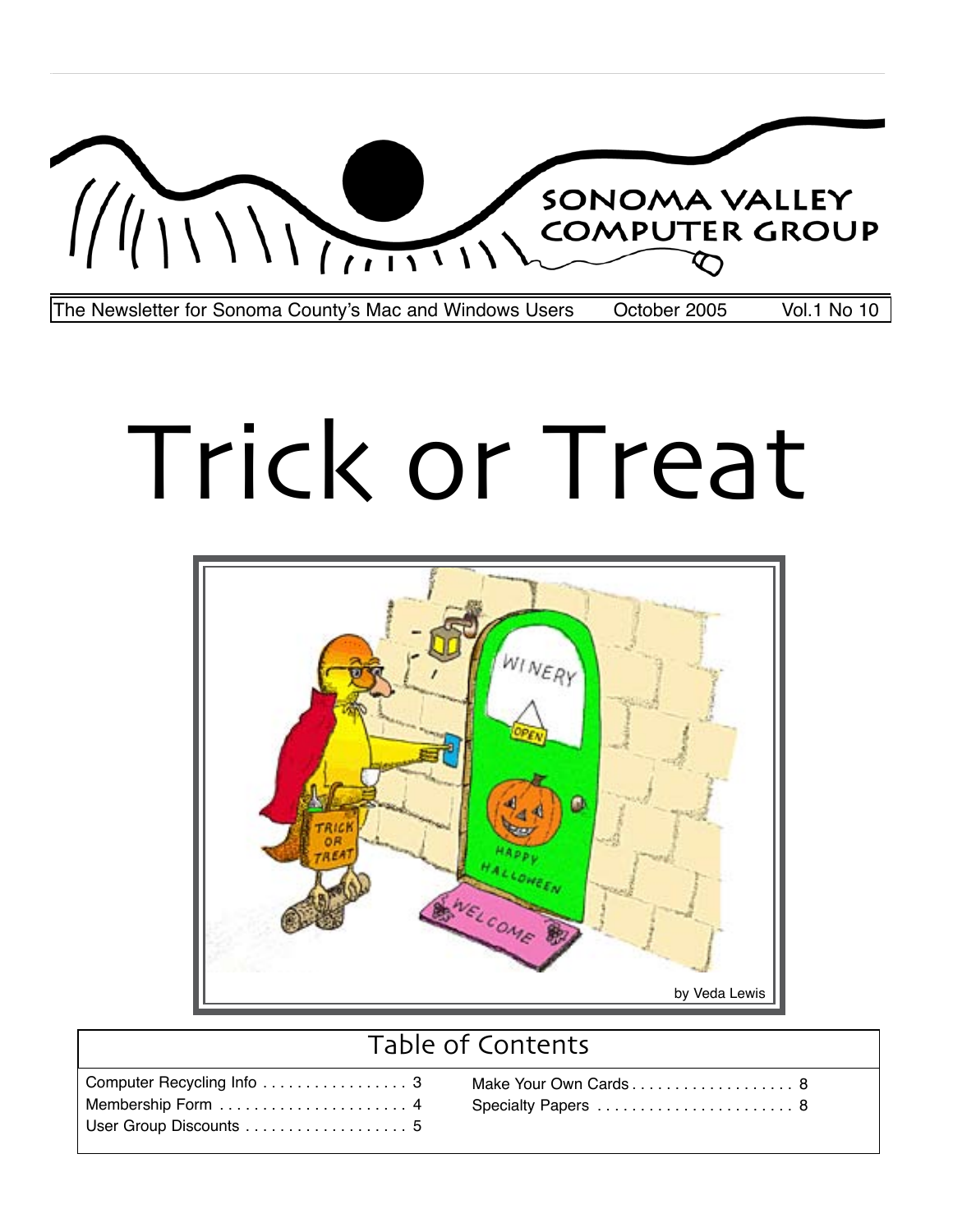# Sonoma Valley Computer Group

# OFFICERS FOR 2004-2005

| <b>Vice President</b>   | <b>Beth Pickering</b>        |
|-------------------------|------------------------------|
|                         | bethpick@emailx.net          |
| <b>Secretary</b>        | Stephanie Clark              |
|                         | stephanieclark@sbcglobal.net |
| <b>Treasurer</b>        | Joan Fabian                  |
|                         | JKFabian@vom.com             |
| <b>Newsletter</b>       | <b>Kathy Aanestad</b>        |
|                         | aanestad@vom.com             |
| <b>Members-at-Large</b> | <b>George Pick</b>           |
|                         | gpick@vom.com                |
|                         | <b>Jeannette Woods</b>       |
|                         | jeanette@vom.com             |
|                         | <b>Veda Lewis</b>            |
|                         | lap@vom.com                  |
|                         | <b>Willy Smith</b>           |
|                         | drummick@gmail.com           |
|                         |                              |

## **Board Meetings**

Usually following General Meeting. Open to all members. Call 935-6690 for further information.

# **Memberships**

S.V.C.G. Annual Membership: \$20. S.V.C.G. Family membership: \$30 (residing at same address). Membership renewals are due and payable at the beginning of each year.

#### **General Meetings**

S.V.C.G. meets second Saturday of each month at Sonoma Public Library, 755 West Napa Street; hours: 9:30AM to 11AM unless otherwise notified. Meetings free; guests welcome.

#### **About this publication**

*Sonoma Valley Computer Group Newsletter* is published monthly by Sonoma Valley Computer Group. **Desktop publishing services donated by: Kathy Aanestad**. Call: (707) 935-6690, email aanestad@vom.com. © 2005, SVCG.

# **Online Newsletter:**

<http://www.vom.com/svcg/index.html> Copyright © 2005, SVCG. All rights reserved. Sponsored by our local ISP, DataProfessionals, on 19480-8<sup>th</sup> St. East.

**Mailing Address:** Sonoma Valley Computer Group PO Box 649 El Verano, CA 95433

# Donating Used Computer Equipment

The URL listed is for the Computer Recycling Center. All of the info needed (and then some) is listed on the site. <http://www.crc.org/>

Thanks to Wayne Till for that tip.

# SVCG UG **Benefits**

As a benefit to being a member of the Sonoma Valley Computer Group, O'Reilly Press is giving you a 20% discount on all their books and software! For more information, please contact Kathy Aanestad at 935-6690 or email at 'aanestad@wco.com'.

In addition to the O'Reilly Press offer, SVCG belongs to the Apple User Group program whereby members can purchase Apple products at a savings. Contact Kathy Aanestad for user ID and password in order to access their online site. We need members to help with finding contacts for PC user group offers so that they can be included in the newsletter postings.

# Club's Future

Have you learned some cool thing at a club meeting?

"What are you doing to give back in return?"

Are you contributing to the break-out discussions? Or just sitting back?

Are you worried about making a fool of yourself? Don't be.

We all know the best way to learn is to teach. You are not expected to be perfect, you are a volunteer and it is okay if you don't know all the answers. SVCG is one dynamic Mac and Windows User Group.

Volunteers run it. Look at our board of directors. They are a wonderful group of people who love the User Group. They love it enough to give countless hours of their precious time to it.

This said, come next year, most of the Board members will be retiring after having served years helping this club.

We need you to step up and fill these positions in order for the club to continue.

It's very simple, if no one steps up, the club will go the way of the Edsel.

Volunteers determine the success or failure of SVCG, so please, call Kathy at 935-6690 and let her know how you can help.

dh



# **Positions available:**

President Vice-President Treasurer Secretary Newsletter Editor Kathy has volunteered to continue as webmaster.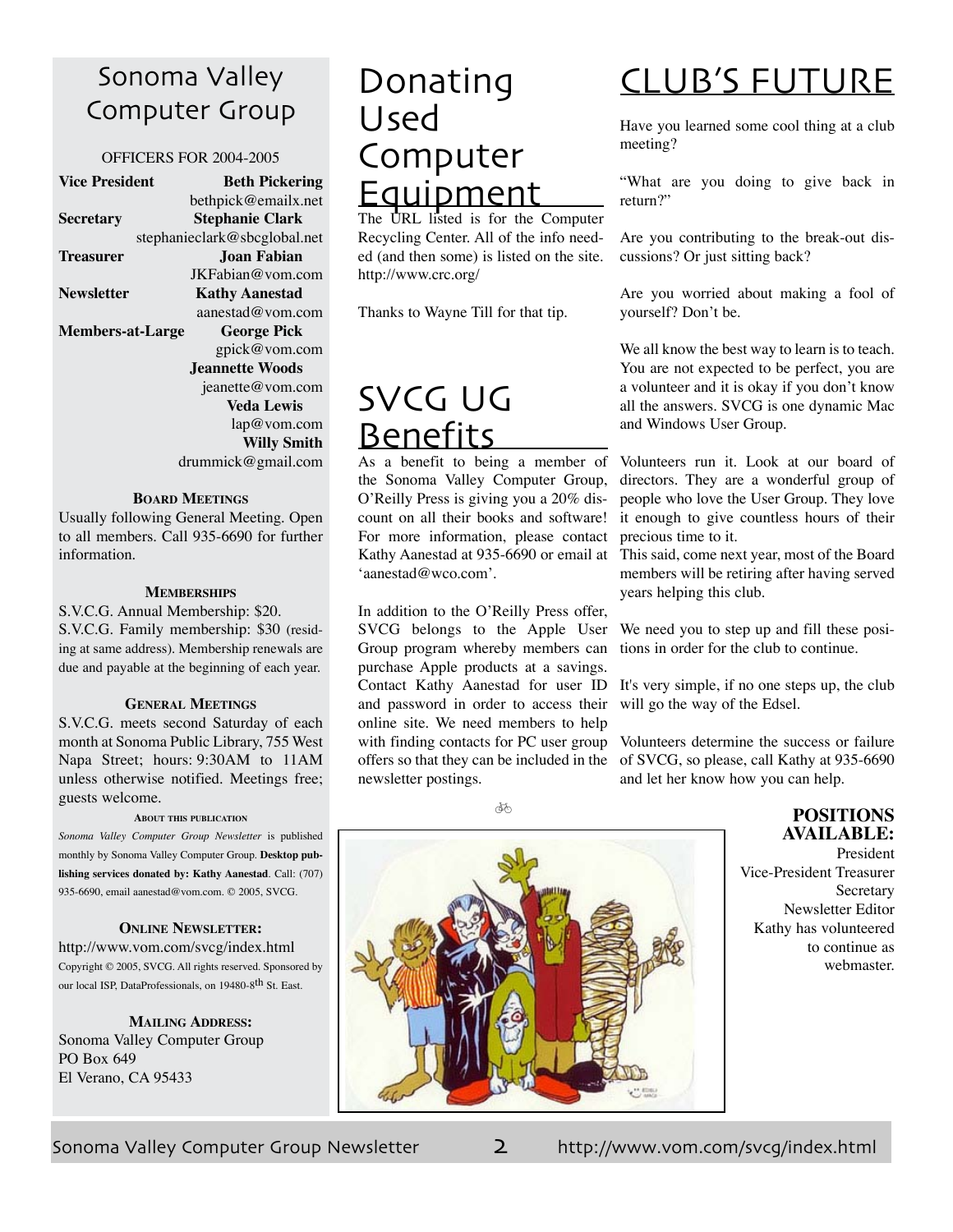# <span id="page-2-0"></span><http://www.crc.org/>

Computers & EducationTM reuses computers, and Computer Recycling CenterTM promotes the highest and best re-use of computer and electronic equipment, and recycles unusable items to keep them out of landfills.

Electronics Recycling / E-Waste: Computer Recycling Center program takes all computers, technology, network, telephone, test equipment and cell phones, working and nonworking, and overstocks of electronic parts.

You can drop off your equipment at one of our events or processing centers, and Businesses with 10+ items can request a business pickup. Our toll-free # is 1-88-88-usedPC.

We are a 501 (c)(3) nonprofit. We issue a charitable TAX-DEDUCTABLE receipt for ALL donations. Computers & Education program refurbishes computers for use by teachers, schools, nonprofits, and community programs.

"LAPTOPS WANTED, DEAD OR ALIVE" We Pay Your Shipping Cost to Donate laptops and laptop parts to our nonprofit program.

DESTROY your HARDDRIVE DATA

# **ALL COMPUTER Equipment is FREE to drop-off!**

We take any-age, any-condition, both working AND nonworking! Limit varies at each location - scroll down to location for limit.

# **FREE to Donate or Recycle:**

Laptops, parts and accessories; MONITORS; Flat panel screens; Computers; Printers; Scanners; Software; Network equipment: hubs, routers, switches, cables, boards Computer Parts: hard drives, CD-ROM/DVD drives, loose PC boards, cables Cell phones, pagers, telephone equipment, test equipment; Home Electronics - stereo, game system, tape player TV - (limit 1 per dropoff, max 27" screen, plastic case only)

# **OFFICE Equipment - Small CHARGE for this equipment:**

COPIERS, and UPS (back-up power) = up to 25 lb:\$5. ea./ 26-49 lb:\$10. ea./50-99 lb:\$25. ea./ 101+:\$0.40 per lb.

(Money donated is used for handling/testing/reusing items, or ewaste fees.)

NO electronics in wood cabinets; NO kitchen and NO bathroom electrics.

We DO NOT accept: chemicals wet or dry, loose batteries, styrofoam, cardboard, or paper. No kitchen or bathroom appliances/electronics.

chemicals and batteries at county/city sponsored toxic cleanup days.

#### **DROP-OFF LOCATIONS**

(click city names or scroll down for more information): Sunnyvale, Santa Rosa, San Francisco

**Sunnyvale** toll-free 1-88-88-usedPC (1-888-887-3372) Address:---370 West Caribbean Drive->, 94089 Drop-Off Hours:---TUESDAY - Friday, 9am - 3PM ->SAT 10am - 1PM

Directions: (Map programs call this address as 370 WEST Carribean)

US 101 south and Freeway 237 east, Exit on Mathilda TURN LEFT(north)or US 101 north exit Mathilda (north). Mathilda (Ave.) turns into Caribbean.

370 Caribbean is between Bordeaux and Borregas Ave. Look for the purple and yellow stack of boxes with "Computer Recycling Center" in white letters.

Call-for-appointment if you have 10+ large items (monitor/ printer/ tower). (Saturday limit is ALWAYS 5)

**Santa Rosa** toll-free 1-88-88-usedPC (1-888-887-3372) Address:---3227 Santa Rosa Avenue->, 95407 Drop-Off Hours:---TUESDAY - Friday, 9am - 3pm->SAT 10am - 1PM

Directions: US 101 to Hearn Ave. exit. TURN RIGHT on Santa Rosa Ave. (south) We are 1 mile on right side after the new building for RCU Auto Services. We are behind Sequoia Floral International.

Call-for-appointment if you have 10+ large items (monitor/ printer/ tower). (Saturday limit is ALWAYS 5)

**San Francisco** toll-free 1-88-88-usedPC (1-888-887-3372)

September 30, Friday, 10am-2PM - SBC Park October 1, Saturday, 10am-2PM - S.F. Marina October 6, Thursday, 2PM-6PM - S.F. Marina October 14, Friday, 2PM-6PM - S.F. Marina October 20, Thursday, 10am-1PM - Embarcadero

# Please recycle paper and cardboard through curbside recycling and  $\blacksquare$  Plugged into Technology  $\textcolor{red}{\mathcal{U}}$ SVCG

Sonoma Valley Computer Group Newsletter 3 <http://www.vom.com/svcg/index.html>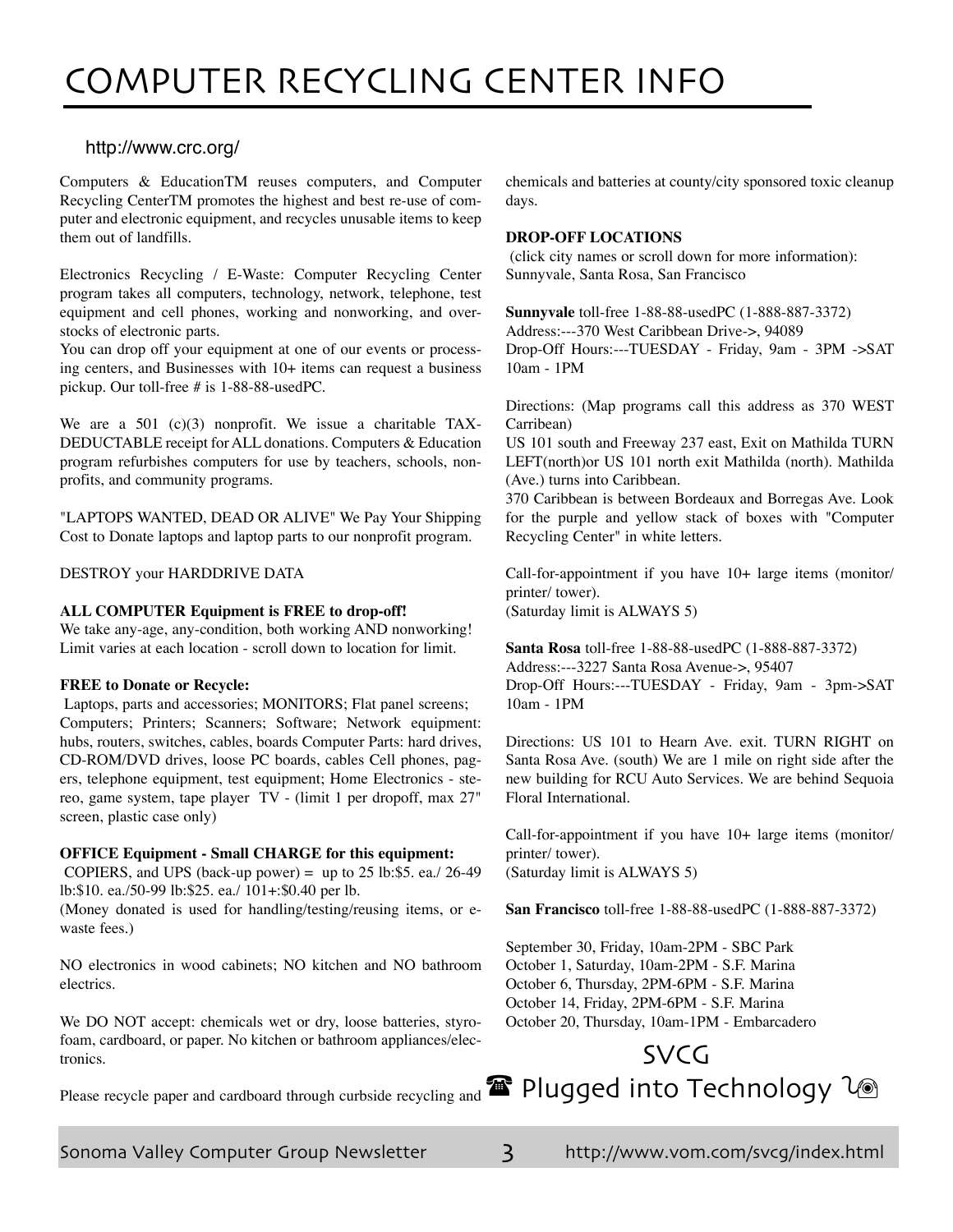<span id="page-3-0"></span>October 22, Saturday, 10am-2PM - SBC Park

LOCATION 1:

Marina Green (next to Fort Mason) Directions:

Marina Blvd. to Webster. Enter parking lot at Marina Blvd. & Webster. Follow the green cones to the right to the trucks.

LIMIT 10 LARGE items (Monitor, Printer, Computer) We take ALL Computer/Telephone/Cell Phone/Networking/Test Equip.

NO COPIER /KITCHEN /BATHROOM electric/appliances. TV limit=1

LOCATION 2:

S.B.C. Pac Bell Park (parking lot A -3rd St) Directions: Embarcadero/King at SBC Park, south on 3rd St., turn left into lot A. Follow the green cones on right to the trucks.

LIMIT 10 LARGE items (Monitor, Printer, Computer) We take ALL Computer/Telephone/Cell Phone/Networking/Test Equip.

NO COPIER /KITCHEN /BATHROOM electric/appliances. TV  $limit=1$ 

LOCATION 3:

Embarcadero 2 (Davis St. between Clay St. and Sacramento St.)

Date:

Thursday, Oct 20, 10am-1PM -NO TV!

# **Directions**:

Clay or Washington to Davis St. (between Clay and Sacramento) Curbside drop-off after the garage entrance and before the crosswalk.

LIMIT 5 LARGE items (Monitor, Printer, Computer) We take All Computer/Telephone/Cell Phone/Networking/Test Equip.

NO COPIER/ TV /KITCHEN /BATHROOM electric/appliances.

# **Special Drop-off Events**

Mendocino County - October - To Be Announced, Fort Bragg as part of U.S. Congressman Mike Thompson's "ZERO Waste" program.

# **Business Pickups**

If you are a business with 10 or more items (laptop/computer/ monitor/printer) you may request a business pickup with our "business pickup request" form. We will pickup any and all other computer items you have at the same time (keyboards, mice, cables, external devices, etc.). Special arrangements can be made for oversized (over 100 pound)items ie: large copiers, servers, UPS, printers/plotters, etc.

There may be a small fee for pickup based on the type of equipment, quantity, and location. We are a nonprofit and all fees help up cover transportation and manpower costs for pickups.

Please fill out the "business pickup request" form (yellow "link" box, top of page) and forward it via email or print and fax.

| Sonoma Valley Computer Group Membership Application/Renewal Form                                                                                                                                                                   |                                                                                                                                                                             |  |
|------------------------------------------------------------------------------------------------------------------------------------------------------------------------------------------------------------------------------------|-----------------------------------------------------------------------------------------------------------------------------------------------------------------------------|--|
| <b>New Applicant</b><br>Use information below                                                                                                                                                                                      | <b>Renewal</b> (expiration date on label)<br>Use the name and address label on Page 12                                                                                      |  |
|                                                                                                                                                                                                                                    | Platform:<br> PC <br>WinNT<br>Mac<br>OS 8x<br>Win3<br>Operating System:<br>Unix<br>OS 9x<br>Win95<br>Linux<br>OS X<br>Win98<br>WinME<br>Computer Make/Model: ______________ |  |
| Send $\sqrt{\$20 \text{ (individual)}\ \}\$ \$30 (family) check to:<br>Sonoma Valley Computer Group<br><b>POB 649</b><br>El Verano, CA 95433<br>I give permission to use this info in the club roster which<br>is for members only | How did you hear about SVCG?<br>$\Box$ class $\Box$ club member $\Box$ newspaper $\Box$ newsletter<br>User Level:<br>Intermediate<br>Novice<br>Advanced<br>Expert           |  |

Sonoma Valley Computer Group Newsletter 4 <http://www.vom.com/svcg/index.html>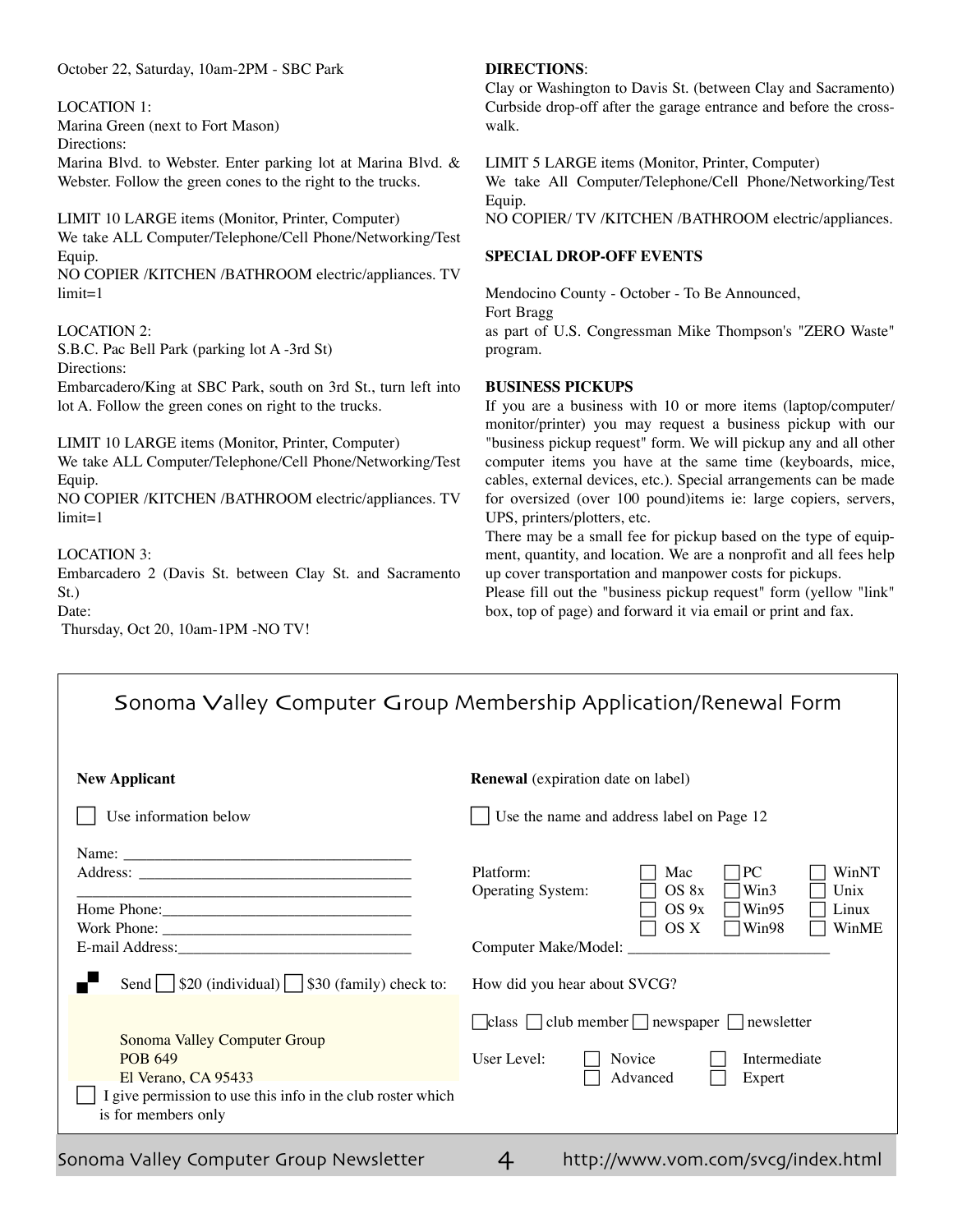<span id="page-4-0"></span>We will contact you within 3 business days to coordinate a pickup date and details.

We issue a charitable 501-c-3 tax-deductible receipt for picked-up items, and all costs and fees are deductible, as well as the fair market value for items donated.

Thank you for your interest in donating your computer equipment to our nonprofit.

# **DESTROY your HARDDRIVE DATA**

If we reuse your harddrive, we use disk wipe software to overwrite the HDD. We recycle all other harddrives for metals recycling by shredding. For your peace of mind, erase your HDD before donating. Click on our Newsletter for info about destroying your personal info on your HDD.

#### **"LAPTOPS WANTED - DEAD OR ALIVE"**.

We pay your ground shipping cost to Donate laptops and laptop parts (MAC Powerbook 1400 / Windows Pentium & NEWER only!). Pack your laptop with 2 wraps of LARGE bubble wrap all the way around in each direction. Pack accessories including power chargers UNDER the laptop and never on-top of the screen. If you remove the hard drive, be sure to put the tray and any connector/cable back in the laptop! Send via ground service (FEDEX Green, UPS Brown, or USPS Flat-Rate-Box priority mail) to 1275 4th St. Lockbox 200 PMB, Santa Rosa, CA 95404. We will send a check to reimburse the shipping cost (Please tell us if you would like to donate the shipping cost) and our charitable receipt for your tax deduction. Include your return address and receipt for shipping cost. Its that simple!

MEOW!



# User Group Discounts

# **O'Reilly**

Members receive a 20% discount on O'Reilly books and conferences. Contact Kathy for the code.

# **New Riders Books**

<http://www.newriders.com>

BECOME A NEW RIDERS CLUB MEMBER. You can save up to 20% on all books every day at newriders.com simply by becoming a New Riders Club Member. Membership is **free** and easy. All you have to do is answer a few, short questions in our ongoing, online survey, which you can access on any book page. Don't worry.

All of your information stays with us--we won't sell it or give it away to anyone. After you've filled out the profile, you'll save [20% automatically whenever you log on to http://www.newrid](http://www.newrid-ers)ers.com as a member. It's that easy!

Note that you may use your User Group Coupon Code **ON TOP** of your Club Member savings. Just remember to log in first when making a purchase and then enter the code at checkout as well! Contact Kathy for code.

# **PeachPit**

# JOIN THE PEACHPIT CLUB

You can save 30% on all books every day at peachpit.com simply by becoming a Peachpit Club Member. Membership is free and easy. All you have to do is answer a few, short questions in our ongoing, online survey, which you can access on any book page. Don't worry, all of your information is confidential and stays with us--we won't sell it or give it away to anyone. After you've filled out the survey, you'll save 30% automatically whenever you log on to <http://www.peachpit.com> as a member. It's that easy!

#### USER GROUP COUPON CODE

User group members should note that once you've become a Peachpit Club member, you may use your user group coupon code ON TOP of the permanent savings you earn as a member of the club. Just make sure you've logged onto the site before you make a purchase to ensure this permanent discount will be in effect, then enter coupon code (case-sensitive) at checkout! This coupon code is an exclusive offer that may not be used in conjunction with any other coupon codes. Contact Kathy for code information.

#### BOOK SELECTIONS for SEPT/OCT

#### **Design and Layout**

InDesign CS2 for Macintosh and Windows: Visual QuickStart Guide By Sandee Cohen \$24.99

The Non-Designer's Type Book, Second Edition By Robin Williams \$24.99 **Digital Illustration**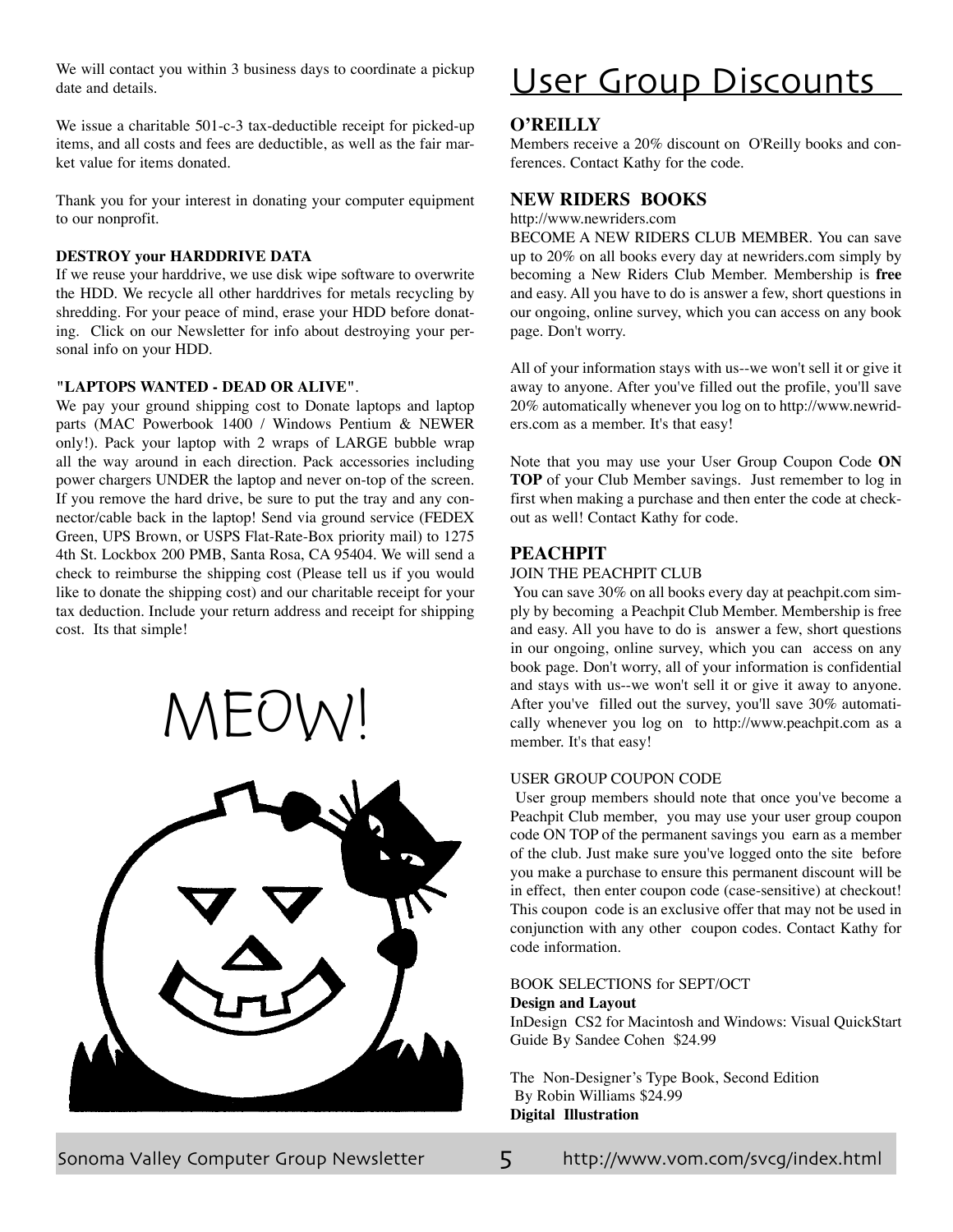Illustrator CS2 for Windows and Macintosh: Visual QuickStart Guide By Elaine Weinmann and Peter Lourekas \$24.99

#### **Digital Photography/Image Editing**

 Photoshop CS2 Killer Tips By Scott Kelby and Felix Nelson \$29.99

Photoshop LAB Color: The Canyon Conundrum and Other Adventures in the Most Powerful Colorspace By Dan Margulis \$54.99

# **Digital Video/Interactive Media**

 Final Cut Pro 5 Hands-On Training By Larry Jordan \$44.99 Hillman Curtis on Creating Short Films for the Web By Hillman Curtis \$34.99

# **Macintosh OS/iApps**

Creating Pages with iWork: Visual QuickProject Guide By David Morris \$12.99

 The Macintosh iLife '05 in the Classroom By Jim Heid \$39.99 Unix for Mac OS X 10.4 Tiger: Visual QuickPro Guide By Matisse Enzer \$29.99

# **Web Design/Programming**

Macromedia Fireworks 8: Training from the Source By Patti Schulze \$44.99

 The Non-Designer's Web Book, Third Edition By Robin Williams and John Tollett \$34.99

# **HILLMAN CURTIS ON CREATING SHORT FILMS FOR THE WEB**

Hillman Curtis is the principal and chief creative officer of hillmancurtis inc., an all-medium digital design firm in New York. He has been hugely influential in expanding the boundaries of Web and motion graphic design.

In his new book, Hillman Curtis on Creating Short Films for the Web, he draws on his own Flash and Final Cut Pro adventures in creating digital video to provide an informative, real-world look at what it takes to create digital films for the Web. The book includes a short primer on equipment, he shows you what tools you need and why. Then he dives straight in to the heart of the book: 'Making Movies.'

For a special discount on Hillman's book visit, <http://www.peachpit.com/promotion/> (ask Kathy for code)

# **MAKE YOUR OWN HOLIDAY iCARDS!**

It seems crazy to already be thinking about the holiday season. But you know how sometimes it sneaks up on you and then suddenly it's too late to mail out the twenty or so cards you meant to? Well stick with Robin Williams and she'll help you avoid those holiday blues.

You can download a sample chapter from, Robin Williams Cool Mac Apps, Second Edition, and she'll get you up and running on making custom iCards for any occasion!

<http://www.peachpit.com/promotion/1838>

# GET A FEEL FOR THE BOOK

Learn to search more effectively and save time - take a peak into the book that shows you how!

Google and Other Search Engines: Visual QuickStart Guide <http://www.peachpit.com/articles/article.asp?p=412358>



# WHAT'S

# **WIKIBOOKS ENTERS TEXTBOOK EOLAS RULING SWINGS BACK TO UNIVERSITY OF CALIFORNIA**

The U.S. Patent and Trademark Office has issued its final ruling in favor of the University of California in its patent dispute with Microsoft. At issue is a technology used for launching certain applications in Web browsers. The technology was developed at the University of California at San Francisco and licensed to a company called Eolas Technologies. Eolas and the university had earlier won a \$521 million judgment against Microsoft for violating the patent in its software, but that ruling was appealed on the grounds that the patent was not valid. Despite a preliminary ruling in which the Patent and Trademark Office indicated its leaning toward Microsoft's position on the Eolas patent, the final ruling upholds all of the university's claims. The ruling rejects the assertions of both Microsoft and the World Wide Web Consortium that the patent relies on "prior art." The case now returns to district court for trial.

Chronicle of Higher Education, 30 September 2005 (sub. req'd)

<http://chronicle.com/daily/2005/09/2005093001t.htm>

# **RIAA CONTINUES TO SUE SWAPPERS, MANY ON CAMPUS**

The Recording Industry Association of America (RIAA) has filed a new batch of 757 John Doe lawsuits against users of P2P networks, accusing them of copyright violations. Included in the new suits are cases against individuals at 17 college and university campuses accused of illegally trading songs over Internet2's high-speed network using a file-sharing application called i2hub. The current action is the third time the RIAA has targeted users of i2hub and brings to 39 the number of campuses where students have been accused of copyright infringement using the application. Cary Sherman, president of the RIAA,

Sonoma Valley Computer Group Newsletter  $\sigma$  <http://www.vom.com/svcg/index.html>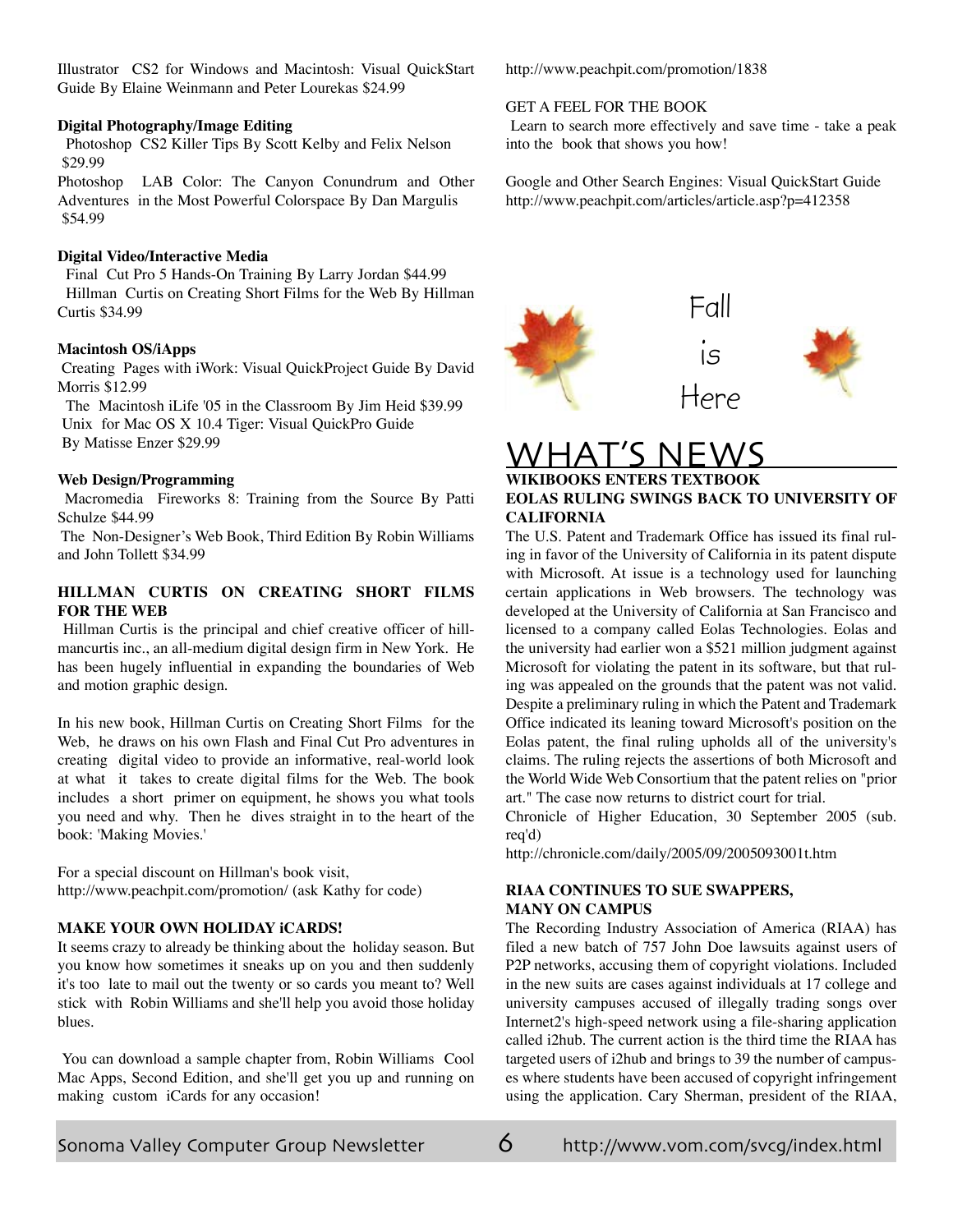invoked this summer's Supreme Court ruling against Grokster in a statement he issued with the new lawsuits. "The authority of the Supreme Court's unanimous ruling in the Grokster case," he said, "should not be ignored by students returning to campus this fall with sights set on free music." Sherman praised efforts at some campuses to educate users and restrict their ability to illegally trade copyrighted material on university networks.

Internet News, 29 September 2005

<http://www.internetnews.com/xSP/article.php/3552651>

# **IRELAND AND U.K. TO COOPERATE ON E-LEARNING**

Education officials in the United Kingdom and Ireland have signed an agreement to work together in support of an initiative called the National Digital Repository, which is designed to support higher education e-learning. The repository, which started in January 2005, is to be a collection of components of higher education courses, allowing users to develop online courses in various fields by picking and choosing from among those components. Components can include images, multimedia clips, text, maps, and other elements that can support online learning. The repository is currently funded by the Irish Higher Education Authority (HEA) and the Department of Education and Science. Under the agreement between the HEA and the United Kingdom's Joint Information Services Committee, the two countries will cooperate "in building a technology infrastructure that provides lifelong access to programs of study for learners in a manner that is flexible and convenient to their particular life circumstances," according to Tom Boland, chief executive of the HEA.

Silicon Republic, 29 September 2005

 $http://www.siliconrepublic.com/news/news.$ nv?storyid=single5459

# **FAB LABS ALLOW CREATION, NOT JUST CONSUMPTION**

With the help of host countries, MIT is setting up Fab Labs, or fabrication laboratories, around the world. Fab Labs provide an opportunity for individuals to use various technological means to build things that solve local problems. For example, Haakon Karlsen, a rancher who lives hundreds of miles north of the Artic Circle, used a Fab Lab in Norway to devise radio collars for his sheep. The collars help Karlsen locate his sheep in the conditions where he lives, and they send information about whether the flock is moving, what the temperature is, and other data he uses to care for the sheep. Neil Gershenfeld, professor at MIT and director of the university's Center for Bits and Atoms, said the labs take people out of the role of simply being consumers of technology that is available and puts them in the position of creating the technology they need. For each Fab Lab, MIT pays for equipment, and the host country provides the location for the lab. Officials in South Africa are currently working to introduce not one but four Fab Labs in that country, starting with one just outside Pretoria. Sushil Borde, who is directing the development of Fab Labs in South Africa, said the country hopes the labs will open new avenues for engineers and entrepreneurs to develop their ideas into tangible products. BBC, 27 September 2005

## **MASSACHUSETTS PLAN WOULD PROVIDE LAPTOPS FOR ALL STUDENTS**

The state of Massachusetts is considering a plan to provide a laptop computer to every middle and senior high school student in the state. The plan, offered by Governor Mitt Romney, includes other provisions, such as adding 1,000 new science and math teachers. The nonprofit One Laptop Per Child (OLPC) organization was credited with the idea of providing the laptops; in 2000, Maine began a program to equip all seventh graders in that state with laptops. The initiative depends in part on acquiring laptops for about \$100 each, an idea put forth by Nicholas Negroponte, founding chairman of MIT?s Media Laboratory. Negroponte formed the OLPC to help provide such inexpensive computers to children in developing nations. According to Negroponte, pencils are "tools to think with, sufficiently inexpensive to be used for work and play, drawing, writing, and mathematics." Computers, he says, can be seen the same way, though they are "far more powerful."

Federal Computer Week, 29 September 2005 http://www.fcw.com/article90958-09-29-05-WebPUBLISHING FIELD

# **INTERNET ADS TAKE OFF IN U.S.**

According to numbers from the Interactive Advertising Bureau an PricewaterhouseCoopers, online advertising revenues in the first half of 2005 hit a new high of about \$5.8 billion, an increase of 26 percent over the first half of 2004. The percentage of total online ad revenues earned by keyword-based search ads has held steady at 40 percent, but income increased. The same holds true for display ads, which accounted for 20 percent of total online ad revenue. The Internet Advertising Revenue Report will be published in early October.

The Register, 28 September 2005

[http://www.theregister.co.uk/2005/09/28/us\\_internet\\_](http://www.theregister.co.uk/2005/09/28/us_internet_) advertising\_soars/

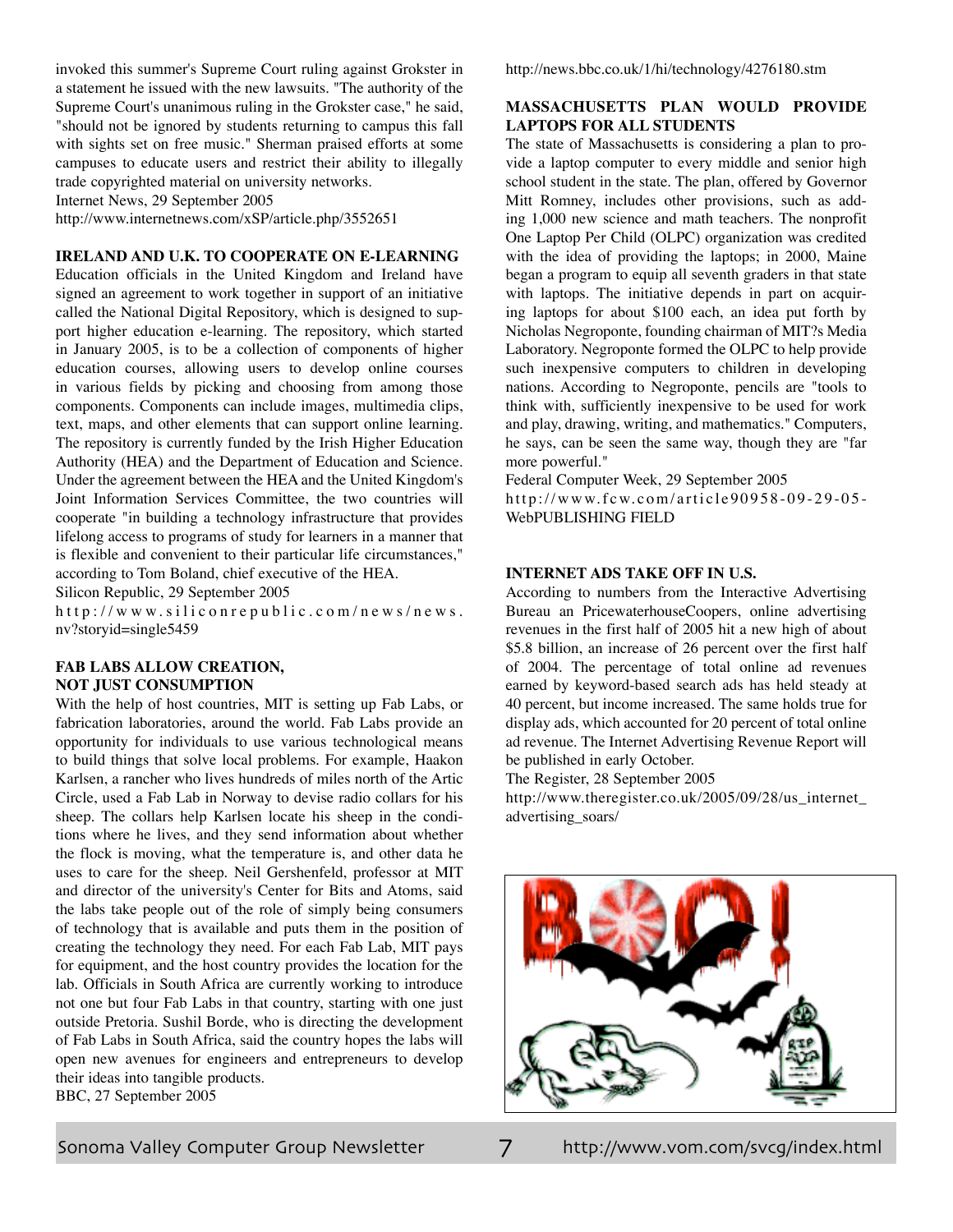# <span id="page-7-0"></span>Make Your Own Cards

by Kathy Aanestad

Printable cards (greeting cards, announcements, photo cards, invitations, and more) where you can customize colors and styles and add photos or clip art for any occasion. Don't have any clip art you say. All you have to do is go online and download it. It's that simple. Use your own photographs or scanned images.

Essortment.com says, "Holiday greeting cards were thought to have originated with the Egyptians who exchanged messages to celebrate their new year. By the 15th century, Europeans used wood engravings. Greeting cards as we know them today became popular in the 19th century largely due to the availability of printers and cheap delivery.

Greeting cards remain very popular today for the same reasons as in the 19th century as a wonderful way to bring friends and family closer together and strengthen relationships.

Cards are certainly more affordable and meaningful if you make them using your own creativity. Cards can be made using a wide variety of crafting methods, here a few ideas to get you started.

# **EMBROIDERING CARDS**

Using a piece of Aida fabric hand cross stitch or machine embroider your favorite holiday pattern. Press the finished piece on the wrong side with a warm iron. Using a three section white note card cut a square, circle or oval frame out of the middle section on the card. For a perfect cut trace your framing hole with a crafting template. This will frame the cross-stitch.

Using a low temp glue gun, hot glue carefully around the edges of the cutout, and center the embroidery in the window. Next, Open the card and cover the left flap with a layer of glue. Fold the left hand flap to meet the embroidery piece to finish off the rough edge.

# **PATCHWORK CARDS**

These cards use left over fabric scraps and rubber stamping to create a one-of-a-kind look for cards. Using the same 3 folded kind of note-card as we mentioned above, cut a shape out of the middle of the card. Your imagination is your only limit on what you could make but cutting a triangle makes an adorable Christmas tree. Next choose a small fabric scrap that will adequately cover the triangle and using small pieces of double stick tape cover the wrong side of the card so that the right side of the fabric fills the triangle. Set your sewing machine on a zig zag stitch and working on the top, stitch all the way around the triangle on the card. Don't forget to backstitch!

Follow the instructions above for gluing the flap closed to nicely finish the raw fabric side. the rest of the card can easily be decorated using rubber stamping supplies to add stars on the side of the tree or holiday greetings are also available on rubber mounted

stamps for creating the inside of the card as well.

# **DIMENSIONAL CARDS**

This kind of card uses embellished die cuts that are mounted on springs to add movement and whimsy to your card. You will need a regular folded note card, 5 inch long florist binding wire as well as acid free tape and glue for mounting. You will also need several die-cuts of acid free paper. Any scrapbook store and most craft stores will carry a wide variety of cut outs for you to choose from. Layout your holiday design the way you want it to look. Go ahead and glue on any background pieces. Set aside a couple of main subjects in your layout to mount on springs.

To make a spring, wind a piece of wire tightly around a pencil and carefully slide it off the top leaving the wire coiled. Attach one spring to the center of the subject on the wrong side and the other end to the card using acid free tape." To find out more, go to: essortment.com: [http://ne.essortment.com/makecardsholid\\_rgvr.htm](http://ne.essortment.com/makecardsholid_rgvr.htm)

# **How I Do It**

I know, I know... there are lots of programs you can BUY to help you print out greeting cards and/or projects of one sort or another, but this is all about doing it yourself... from scratch. What a quaint, novel, and delightfully old-fashioned idea! And it will make you feel good about your accomplishments. So let's give it the old 1-2 try.

Level: easy Time: 15 minutes Paper size. 8.5 x 11 inches

I use AppleWorks to make some of my cards, but you can use MS Word or any word processing or page layout program. I like to save with each step, just a good habit to get into.

1) Open your favorite word processing program.

2) Decide if you want to work in portrait or landscape mode. [see Image 1]



Landscape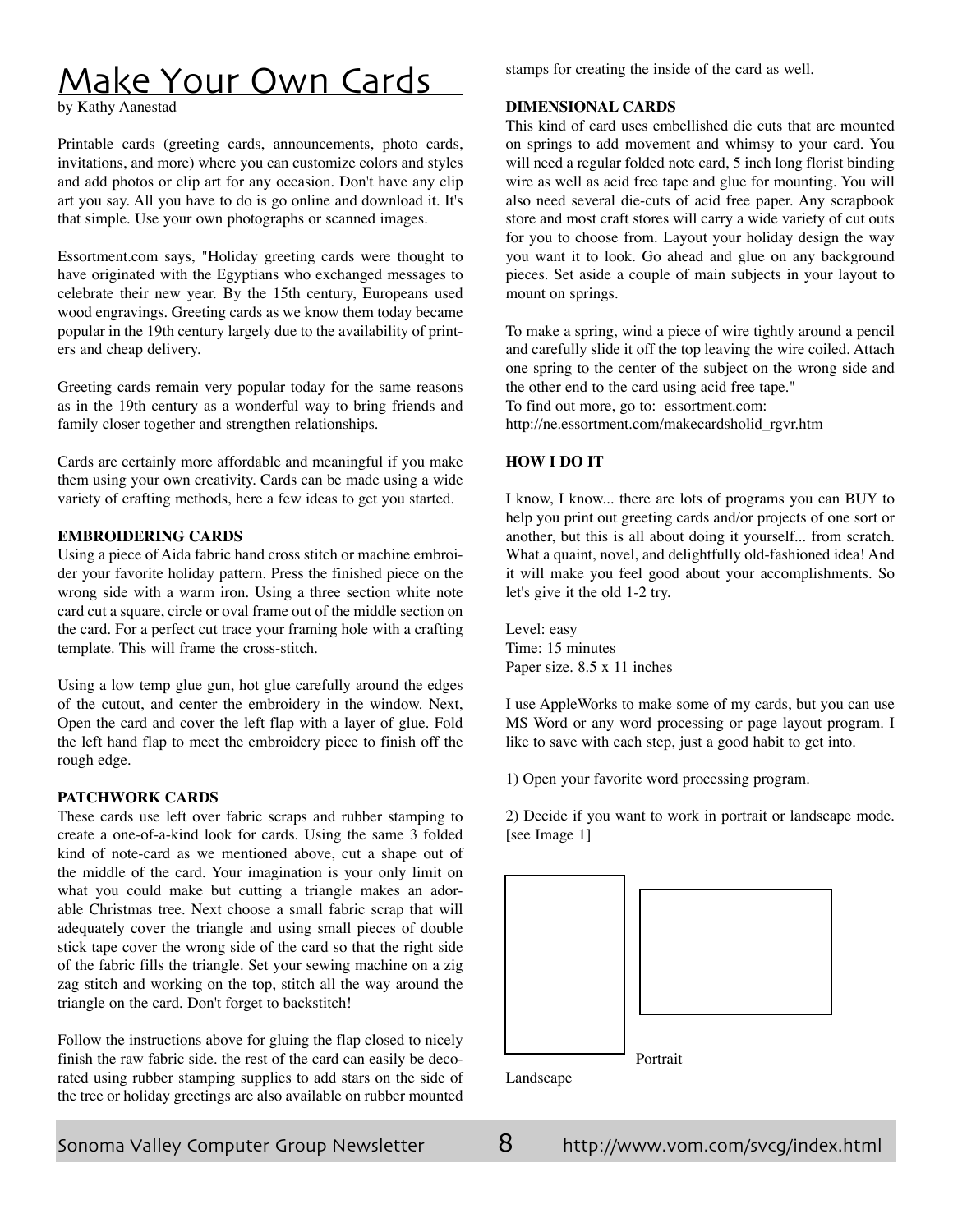3) Visualize that your image will be partially placed on one half of the card, the other half may or may not include text.



4) Browse your computer to import a graphic file -- a photo or clip art.

5) Resize: Your image may import too large. That's ok. Simply 'resize' it. In AppleWorks, to resize an image, select the image by clicking on it with the ARROW POINTER from the TOOLBAR. (If the Toolbar is not showing, go to the Menu Bar>Window>Show Tools.)

This is the TOOLBAR in AppleWorks.





boxes surrounding the image.

These little black boxes are your resize handles. If the little black boxes are not showing, that means you have not selected the image yet.

Go to the Menu Bar>Arrange>Scale by Percent (and select how much you want to scale the image).

Another method for resizing an image is to select the



image (see the little black boxes surrounding the image), hold the Shift key down, click and hold one

of the corner resize boxes and drag inward diagonally. This will proportionally resize the image [See Image to the Right]

6) Image Placement: place the image esthetically and make room for any text you might want to add. [see Image below]

7) Add text.



To add text, simply click inside the text document and begin to type. You will have to hit the Return key and/or the Tab key to adjust the text. Remember, all we're doing at the moment is adding text to the front of the card, not the inside. That can come later, but I prefer to make 'blank' cards whereby I handwrite my messages. It's a bit more personal that way.

8) I like to add my name and a title.

This is a little tricky, but once you've done it, you can use your newly created document as a template for future cards. How cool is that!!

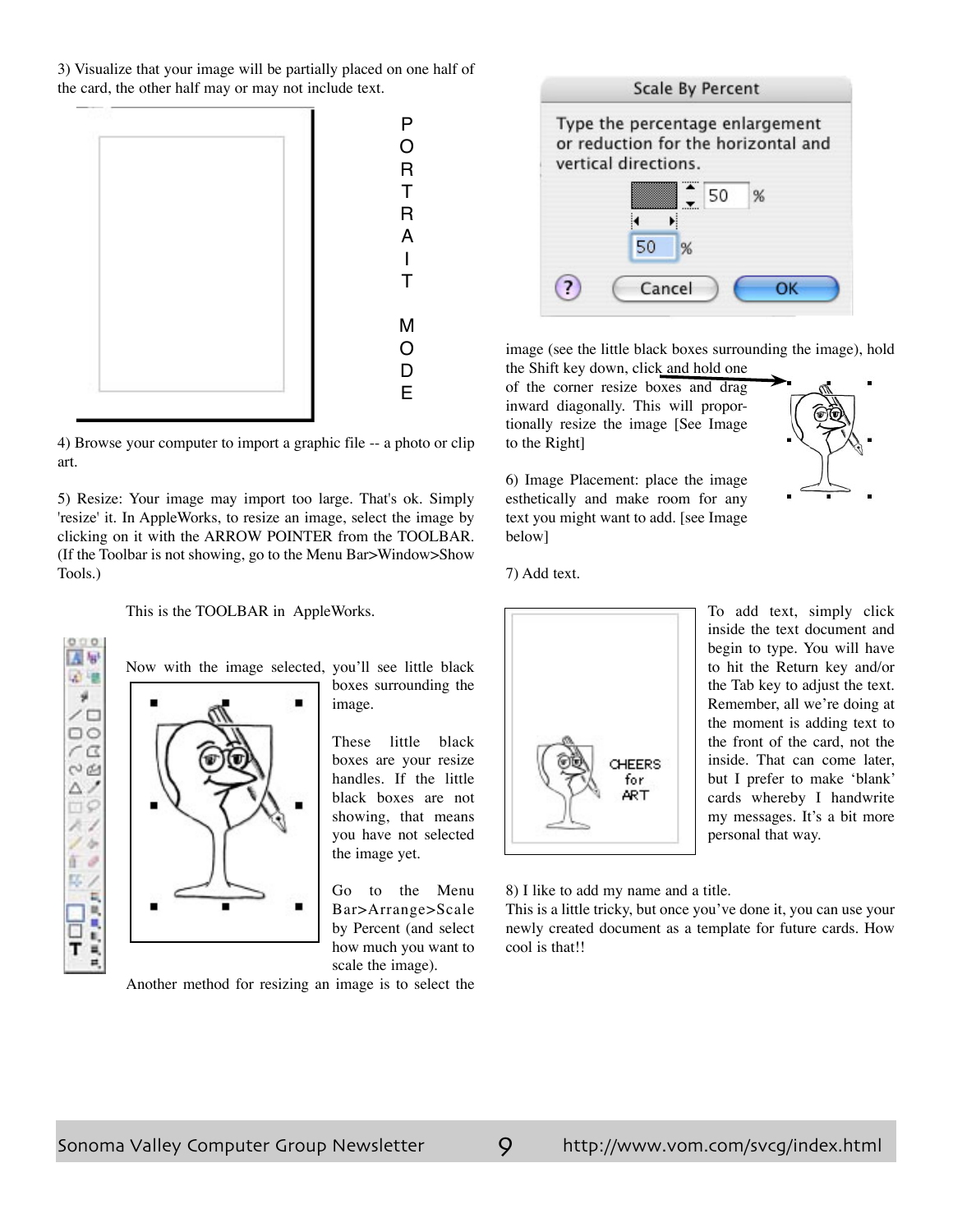

This image shows where I added my 'signature'. This is where you can give the card a title, a copyright and date, an address, or anything else you might think of including.

Here's how you do it. Create a new document, a Draw (DR) document.

Once in Draw, select the Text tool to create a text frame, then drag the I-beam pointer, release the mouse button, and start typing. The reason you need to

create this text box in the Draw program is that now you can rotate the box 180 degrees so that when you fold your card in half, the text will appear right side up!!



After you type your text, click on the Pointer tool, select the text box, and COPY. (Go to the MENU bar>EDIT>COPY.)



Go back to your word (WP) document and and with the POINTER tool selected, PASTE the text box. (Go to the MENU Bar>EDIT>PASTE.)

This text box is like a graphic that you can move freely about in your word document with the Pointer tool. With this text box selected, go to ARRANGE>ROTATE and

type in '180' in the box. Click OK. There you have it.



Remember to continually SAVE throughout the entire process of creating your card.

Now that you have created your first card, you can do a "SAVE AS", assign a different title, insert a new photo or image, click save and you have your second card. If you need to go and change the information in the 'signature' text box, just click once, the text will rotate properly, change your text, click outside that box and SAVE your changes.

Here's another card that I created just by doing a "SAVE AS" from the first card. I deleted the 'Cheers for Art' text, the Winebird $TM$  graphic and inserted a photo of a white flower. In the 'SAVE AS' process, I assigned a different name. It really is this simple. Try it!



Now IF you really don't want to go through these really simple steps, you can BUY greeting card software or go online to create your cards.

HP has a really neat website where you can actually create your customizable card using any of the following categories:

> Albums & snapshots Calendars Cards Gift wrap & boxes Home office & business templates Invitations & stationery Iron-ons Labels & covers Music & video Party kits & decorations Picture frames **Ouilting** Scrapbooking Toys, stickers & puzzles

# **Paper and Online Resources:**

You can get HP and Epson papers at Costco, PaperDirect.com, stationary stores, office supply stores, etc.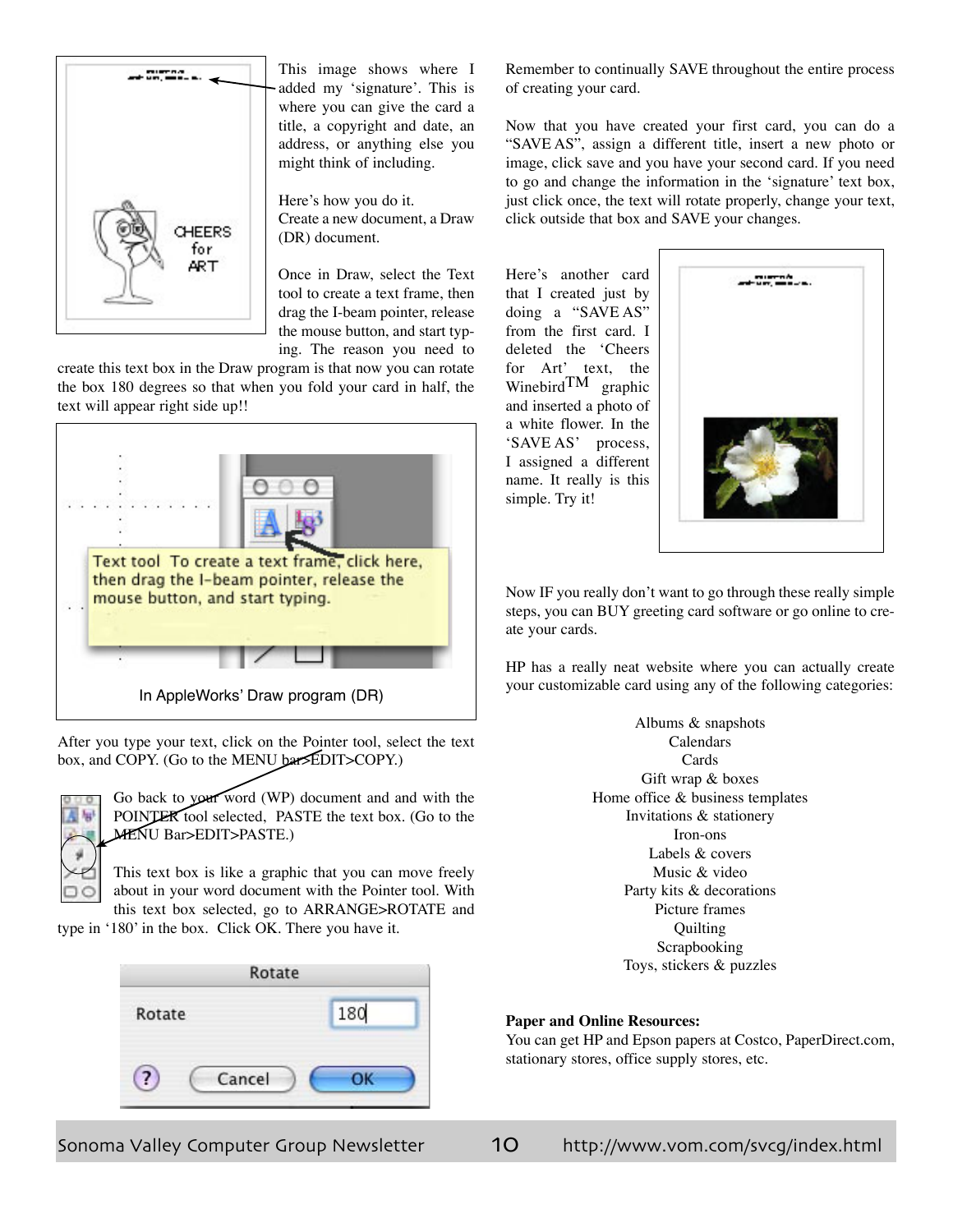**HP** <http://h10066.www1.hp.com/ewfrf/wc/acCategory?lc=en&cc=us&> dlc=en&cat=22938

<http://familycrafts.about.com/od/greetingcards/>

# **CardMaker Magazine**

Free issue for you! Details inside. Exclusively about card making. www.CardMakerMagazine.com

# **Kodak Gallery Photo Gifts**

Turn memories into photo gifts that show how much you care. Learn more. KodakGallery.com

# **CardBlanks.com**

Greeting & invitation blanks Deckled, heavyweight & specialty www.cardblanks.com

# **The Paper Seller**

<http://www.thepaperseller.com/> **Inkjet and Photo Paper:** Photo Paper Matte Paper Professional & Resume Paper Magnetic Paper Greeting Card Paper **Laser and Copier Paper:** Satin Paper Matte Paper Colored Paper Professional & Resume Paper Labels **Pre-printed Papers:** Business Envelopes Stationery Sets Christmas Cards All Occasions **Specialty Cards:** Magnetic Paper T-Shirt Transfers Business Cards Labels Thank You Cards **High Res - 100% Tree Friendly**  Matte Photo Paper Heavyweight Matte Photo Paper (Printable on both sides) 4x6 Matte Photo Paper **Bulk Papers:** Matte Glossy 8.5x11 11x17 Other Sizes and More







# **PaperDirect.com**

PaperDirect makes it easy for you to design and print eyecatching, professional communications right at your desktop. We offer hundreds of exclusive full-color designs in unique, market-smart formats.

Certificates & Accessories Holiday Awards & Gifts Personalized Awards & Trophies Executive Gifts Certificate Seals Food Gifts Winter & Christmas & Holiday Papers Fall & Thanksgiving Papers Halloween Papers Invitations & Accessories Wedding Education / Kids **Brochures** Postcards Letterhead / Stationery Business Cards Plain Unprinted Paper Presentation Folders & Covers





Piece of the Puzzle Cards Brightly printed 5?"x8" card stock features an interlocking 12-piece jigsaw puzzle! Card says, "You're an important piece... while jigsaw pieces spell out "of the puzzle." White envelopes included.



So you see, the sky's the limit!

Go for it!